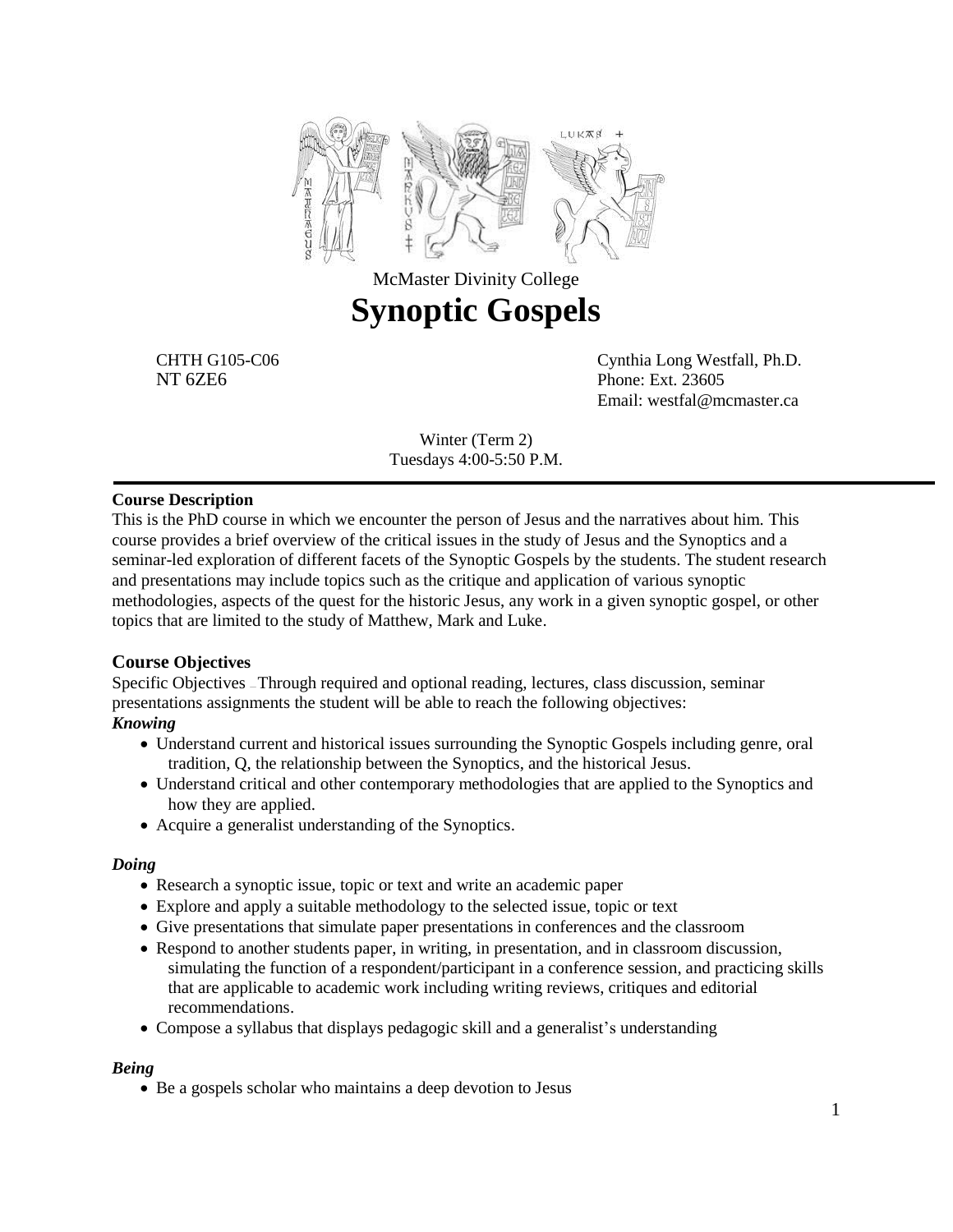- Become an expert in one aspect of Synoptic study
- Become skilled in applying a methodology to a Synoptic issue, topic or text
- Become a generalist in Synoptic study, prepared to teach a college level course
- Appreciate the contribution of Synoptic studies to biblical studies, theology and ministry

# **Course Requirements**

Successful completion of the course requires satisfactory completion of the course requirements. Failure to make a valid attempt to complete the requirements may constitute grounds for failure of the course.

# **Class Participation (**10%)

The student is expected to come to class having prepared sufficiently to make a contribution to the topic of discussion and raise significant questions by reading primary and secondary material and by reading all seminar papers in advance. A general introduction to the course subject is required and a short bibliography is included for further reference; each student will want to build a more extensive bibliography.

# **Reading** (10%)

Students will read 4,000 pages from books and articles on the Synoptics. The reading list **is due on April 7** listing a bibliography including pages read and total page count.

### **Written Assignments**

Papers must follow the MDC style guide in all matters, and failure to follow the guide could result in a significant grade reduction.

### *Research Paper & Presentation* (**35+10%)**

Each student will select, research and write on an issue, application of a method, or analysis of a text in Synoptic studies. The paper length should be approximately 6,000 words, excluding notes and bibliography.

Procedure for sign-up, distribution & presentation:

- Each student will sign up on the first day of class for the date on which they will present their paper.
- $\bullet$  The paper is due one week before the presentation date (11:59 p.m.). Late distribution will result in a deduction of 3% per day from the final mark. No papers will be accepted one week late.
- Students will submit their papers to the professor on Avenue to Learn, and distribute their paper to their respondent and to the entire class through the course DropBox.
- Each student will present their paper with effective handouts and visual aids such as PowerPoint
- The length of the presentations will be determined in class.
- After the presentation of the respondent, the student will have approximately two minutes to respond and then will field questions from the other students.

# *Response Paper & Presentation* (**15+5%)**

Each student will research and write a formal response to another student's paper, due at the time of the paper's presentation (2,000 words). The response paper should be comparable to a research paper in the quality of writing and *in research and documentation*. The student will research the major paper's issue/topic, methodology, literature and current discussion in order to interact with it critically plus make a formal presentation of the response in class on the day that the major paper is presented.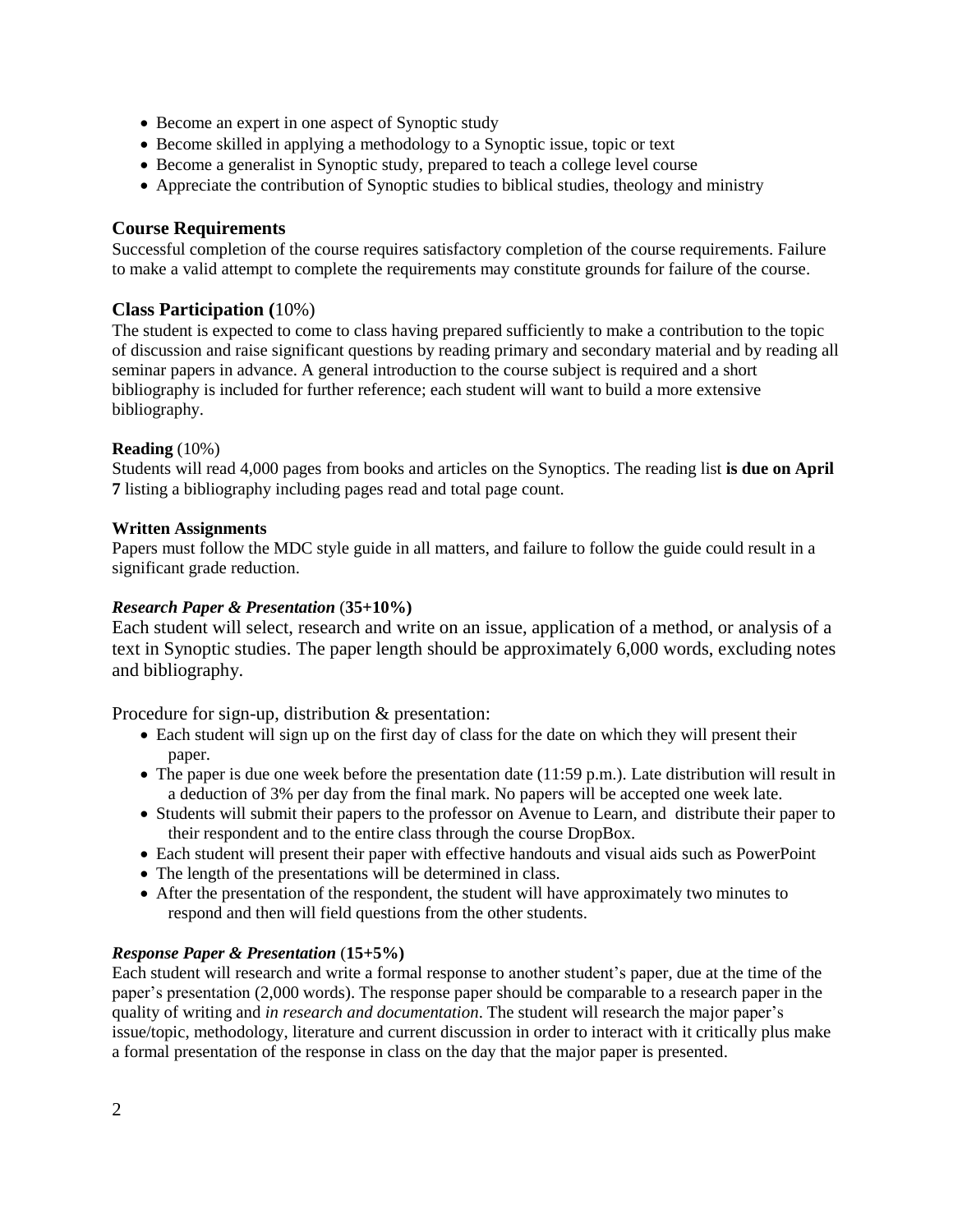Procedure for sign-up, distribution & presentation:

- Students will sign up in class for the paper and response presentations.
- Respondents will submit their paper to the professor on Avenue to Learn and to the presenter in person or by e-mail before class time. Late distribution will result in a subtraction of 2% a day from the final mark.
- Respondents will present their papers in class after the major paper.
- The respondent will have 10 minutes to present
	- 4.

# *Syllabus and Presentation* **(15%)**

Each student will prepare a detailed syllabus and lecture outline (lesson plans) **due on April 7 at class time**. The syllabus should be designed for a college level course of a specific institution, either a general introduction, or an elective course that integrates insights from your papers and general reading plus a presentation. Note: Some institutions require an abbreviated syllabus—in such cases, the student should prepare an expanded detailed syllabus that can be abbreviated.

Each student will submit their syllabi to the professor on Avenue to Learn, distribute their syllabi to class members on DropBox, and give a short presentation of their syllabi in class.

### **Textbooks and Materials**

### *Required Texts*

A standard edition of the Greek New Testament, such as the Nestle-Aland or UBS. An Introduction to the Synoptics from the bibliography Major Papers of the other students in the course read before the presentation

### *Recommended Texts*

Synopses of the four gospels and atlases have been classic tools for Synoptic studies. However, comparable tools are now available as online resources. For synopses, see [http://sites.utoronto.ca/religion/synopsis/.](http://sites.utoronto.ca/religion/synopsis/) A variety of atlases and maps can be found online.

### *Textbook Purchase*

There are no specific assigned textbooks for the courses. Each student should tailor their reading to suit their research and to fill in gaps in their knowledge in order to become both a specialist in one issue or topic and a generalist who can teach a college or seminary-level course.

### *Additional Materials*

Any handouts for lectures and class discussion will be made available online.

### **Course Assessment**

| $\triangleright$ Participation                         | 10% |
|--------------------------------------------------------|-----|
| $\triangleright$ Reading                               | 10% |
| $\triangleright$ Major Paper on the Synoptic Gospels   | 35% |
| $\triangleright$ Presentation/Questions on Major Paper | 10% |
| $\triangleright$ Response Paper                        | 15% |
| $\triangleright$ Presentation of Response              | 5%  |
| $\triangleright$ Syllabus                              | 15% |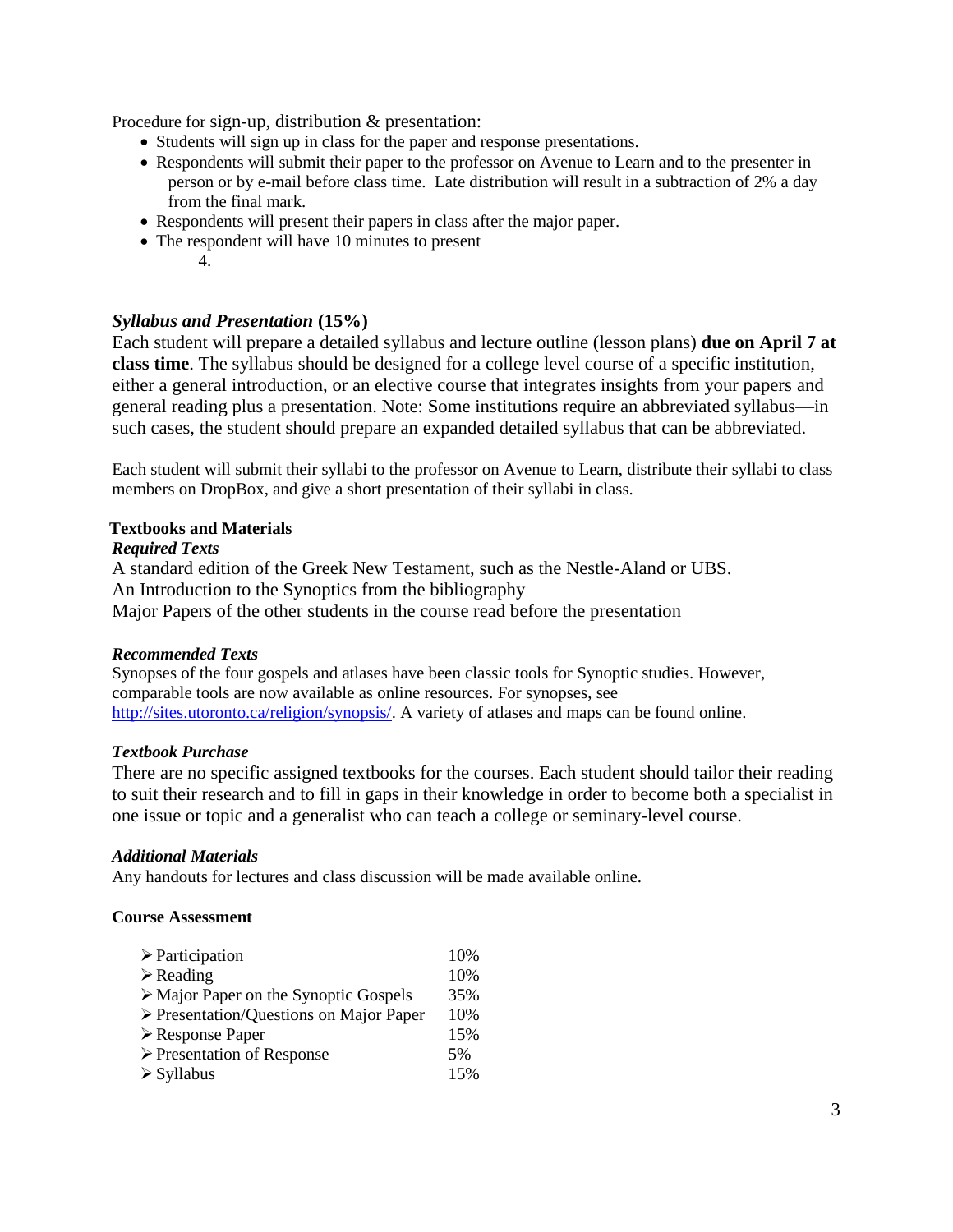# **Classroom Behavior**

# *Attendance*

- Students should be on time to class or be prepared to offer an explanation to the professor.
- Students are expected to stay for the entire class session, unless arranged in advance.
- More than 2 absences may result in a penalty. More than 4 absences will result in a failure of the course.

# **Participation**

- Please respect the opinions of others without disrespect or ridicule, even if you do not agree with them. However, feel free to respond logically and critically in an orderly manner.
- Students are not expected to be doing work on any other subject except that which is appropriate in the course outline.
- Students are not to carry on off-topic conversations in class.
- Students are not to access e-mail, send or receive text messages, surf the net, etc., while class is in session
- Students may eat or drink in class if they do not distract others and they clean up their desks.

Students who fail to respect these guidelines may lose participation points and/or be dismissed from the class.

# **Textbook Purchase N/A**

All required textbooks for this class are available from the College's book service, READ On Bookstore, Room 145, McMaster Divinity College. Texts may be purchased on the first day of class. For advance purchase, you may contact READ On Bookstore, 5 International Blvd, Etobicoke, Ontario M9W 6H3: phone 416.620.2934; fax 416.622.2308; email [books@readon.ca.](mailto:books@readon.ca) Other book services may also carry the texts.

# **Academic Honesty**

Academic dishonesty is a serious offence that may take any number of forms, including plagiarism, the submission of work that is not one's own or for which previous credit has been obtained, and/or unauthorized collaboration with other students. Academic dishonesty can result in severe consequences, e.g., failure of the assignment, failure of the course, a notation on one's academic transcript, and/or suspension or expulsion from the College.

Students are responsible for understanding what constitutes academic dishonesty. Please refer to the Divinity College Statement on Academic Honesty ~ [https://mcmasterdivinity.ca/rules](https://mcmasterdivinity.ca/rules-regulations/)[regulations/](https://mcmasterdivinity.ca/rules-regulations/)

# **Gender Inclusive Language**

McMaster Divinity College uses inclusive language for human beings in worship services, student written materials, and all its publications. It is expected that inclusive language will be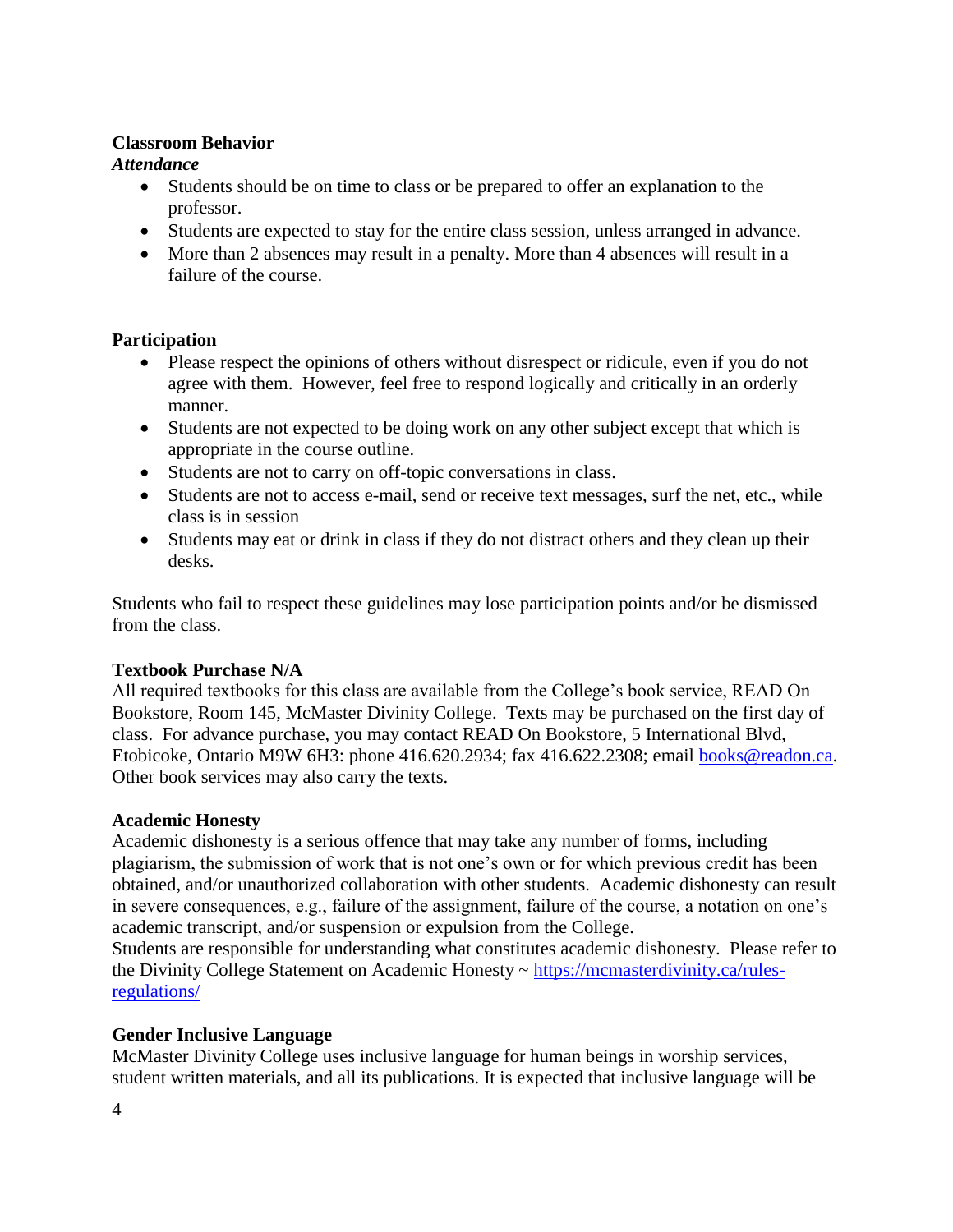used in chapel services and all MDC assignments. In reference to biblical texts, the integrity of the original expressions and the names of God should be respected, but you will need to use gender-inclusive language for humans, and you will need to quote from a gender-inclusive version such as the following: NRSV (1989), NCV (1991), TEV/GNB/GNT (1992), CEV (1995), NLT (1996), TNIV (2005), and the Common English Bible (CEB 2011).

# **Style**

All stylistic considerations (including but not limited to questions of formatting, footnotes, and bibliographic references) must conform to the McMaster Divinity College Style Guidelines for Essays and Theses http://mcmasterdivinity.ca/wp-content/uploads/2018/02/mdcstyleguide.pdf Failure to observe appropriate form will result in grade reductions.

# **Appointments**

Contact me if I can assist you in any way via E-mail (most effective): westfal@mcmaster.ca Friend me on Facebook and send me a message! Phone: 905-525-9140 ext. 23605

### **Office hours (Rm 242)**: TBA

# **Disclaimer**

This syllabus is the property of the instructor and is prepared with currently available information. The instructor reserves the right to make changes and revisions up to and including the first day of class.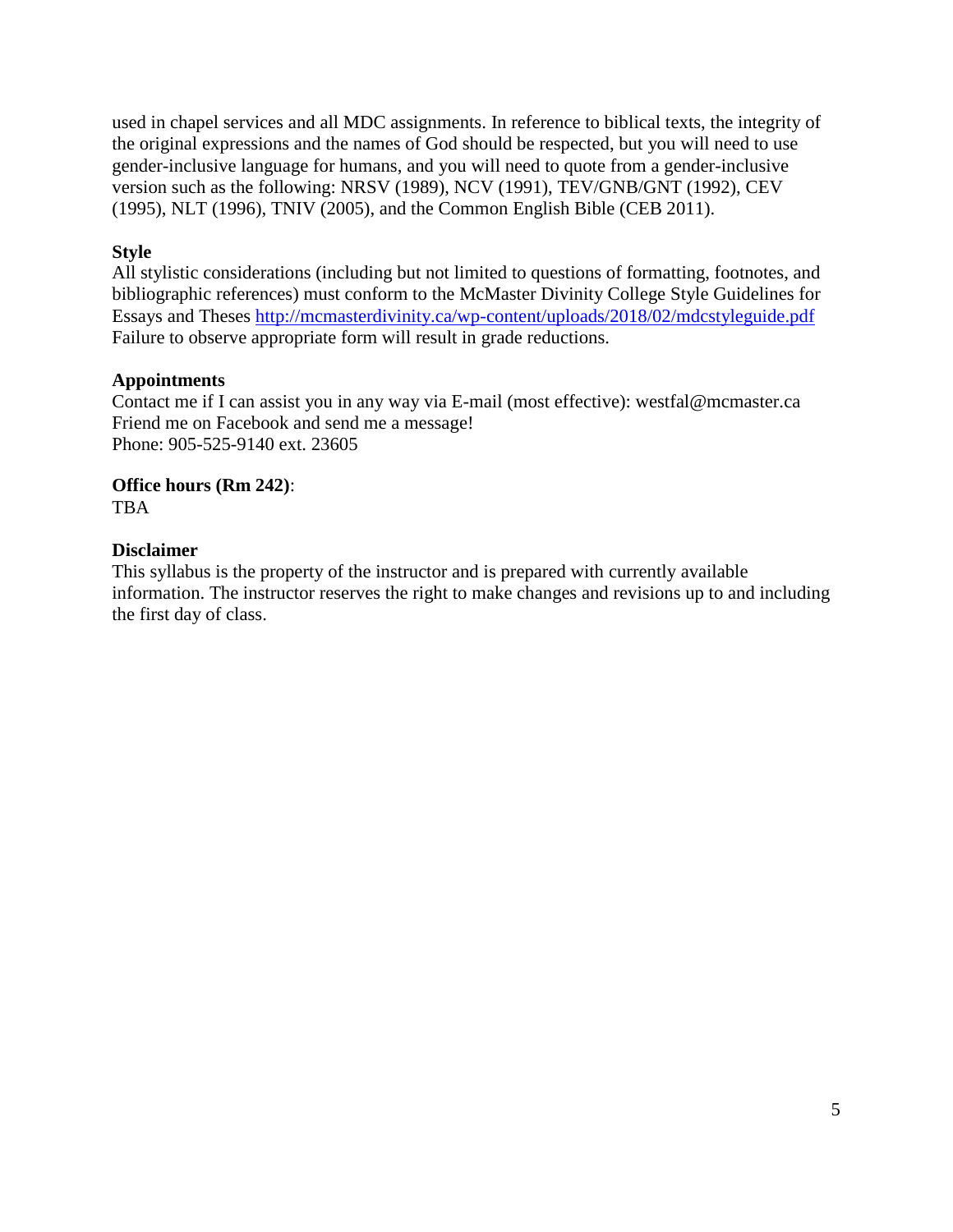| <b>Date</b> | <b>Class Session</b>                                            |
|-------------|-----------------------------------------------------------------|
| Jan 7       | Introduction to course and the study of Jesus and the Synoptics |
| Jan 14      | Synoptic issues                                                 |
| Jan 21      | Synoptic Methodologies                                          |
| Jan 28      | Technologies                                                    |
| Feb 4       | Demonstration of methods                                        |
| Feb 11      | Current issues—Focus of reading                                 |
| Feb 18      | NO CLASS Hybrid Week                                            |
| Feb 25      | Seminar presentation/response                                   |
| March 3     | Seminar presentation/response                                   |
| March 10    | Seminar presentation/response                                   |
| March 17    | Seminar presentation/response                                   |
| March 24    | Seminar presentation/response                                   |
| March 31    | Seminar presentation/response                                   |
| April 7     | Syllabi Presentations (Syllabi due)                             |
|             | <b>Reading Report due</b>                                       |

A final **Daily Schedule** will be released when the class role is finalized since it is a seminar course.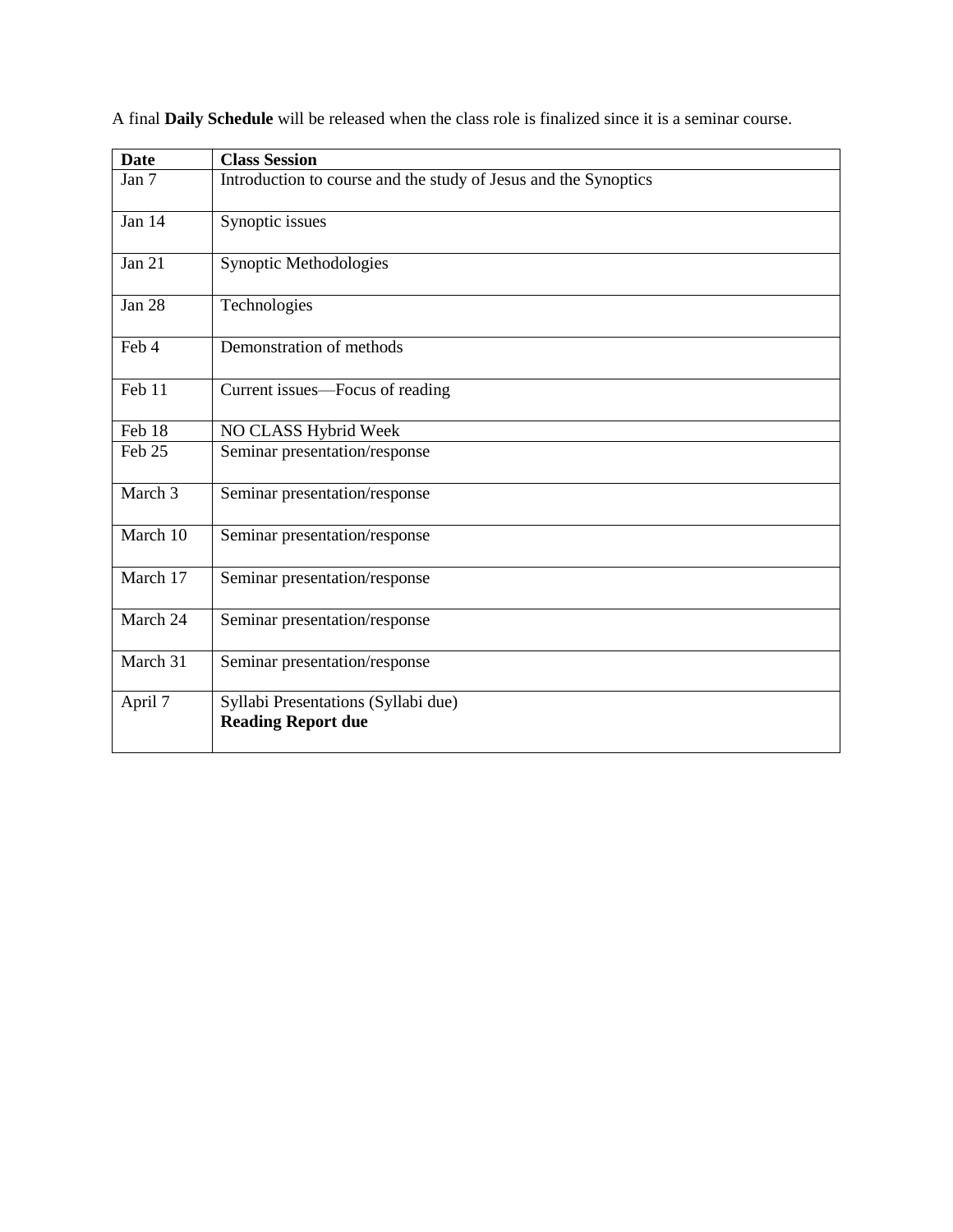*Introductions*

- Allen, O. Wesley. *Reading the Synoptic Gospels: Basic Methods for Interpreting Matthew, Mark and Luke*. St. Louis: Chalice, 2000.
- Evans, Craig A. and Stanley E. Porter. *Synoptic Gospels*. Bloomsbury Academic Collections London: Bloomsbury, 2015.
- Goodacre, Mark. *The Synoptic Problem: A Way Through the Maze*. London: Sheffield, 2001.
- Grindheim, Sigurd. *Christology in the Synoptic Gospels: God or God's Servant.* London: T&T Clark, 2012.
- Nickle, Keith Fullerton. *The Synoptic Gospels: An Introduction*. Louisville, KY: Westminster John Knox Press, 2001.

Perkins, Pheme. *Introduction to the Synoptic Gospels*. Eerdmans, 2009.

- Stein, Robert H., *The Synoptic Problem: An Introduction*. Grand Rapids: Baker Books, 1987.
- Throckmorton, Burton H., Jr., *Gospel Parallels: A Comparison of the Synoptic Gospels.* 5th ed., Nashville: Nelson Pub., 1992.
- Tuckett, C. M. "Synoptic Problem" in *The Anchor Bible Dictionary*. New York: Doubleday, 1992, 6:263-70.

#### *The Nature of the Gospels*

Dunn, James D. G. *Jesus Remembered*. Grand Rapids: Eerdmans, 2003.

- Strauss, Mark L. *Four Portraits, One Jesus: An Introduction to Jesus and the Gospels*. Grand Rapids: Zondervan, 2007.
- Talbert, C.H. *What Is a Gospel? The Genre of the Canonical Gospels.* Philadelphia: Fortress Press, 1977.

#### *Historical Jesus*

- Bammel, Ernst and C. F. D. Moule, Eds. *Jesus and the Politics of His Day*. Cambridge: Cambridge University Press, 1984.
- Banks, Robert. *Jesus and the Law in the Synoptic Tradition*. Cambridge: Cambridge University Press, 1975.
- Barrett, C. K. *Jesus and the Gospel Tradition*. Philadelphia: Fortress, 1968.
- Beilby, James K., Paul R. Eddy, Robert M. Price and John Dominic Crossan. *The Historical Jesus: Five Views*. Downers Grove, IL: IVP Academic, 2009.
- Blomberg, Craig L. *The Historical Reliability of the Gospels*. 2nd Edition. Downers Grove: IVP, 2007.
- Borg, Marcus J. *Conflict, Holiness, and Politics in the Teaching of Jesus*. New York: Mellen, 1984. ——. *Jesus: A New Vision*. New York: Harper Collins, 1987.
- ——. *Meeting Jesus Again for the First Time. The Historical Jesus and the Heart of Contemporary Faith*. HarperSanFrancisco, 1994.
- Bornkamm, Günter. *Jesus of Nazareth*. New York: Harper, 1960.
- Bowker, John. *Jesus and the Pharisees*. Cambridge: Cambridge University Press, 1973.
- Braaten, C. E. and R. A. Harrisville, eds. *The Historical Jesus and the Kerygmatic Christ: Essays on the New Quest for the Historical Jesus*. New York: Abingdon, 1964.
- Brandon, S. G. F. *Jesus and the Zealots*. New York: Scribner, 1967.
- Braun, Herbert. *Jesus of Nazareth. The Man and His Time*. Philadelphia: Fortress, 1979.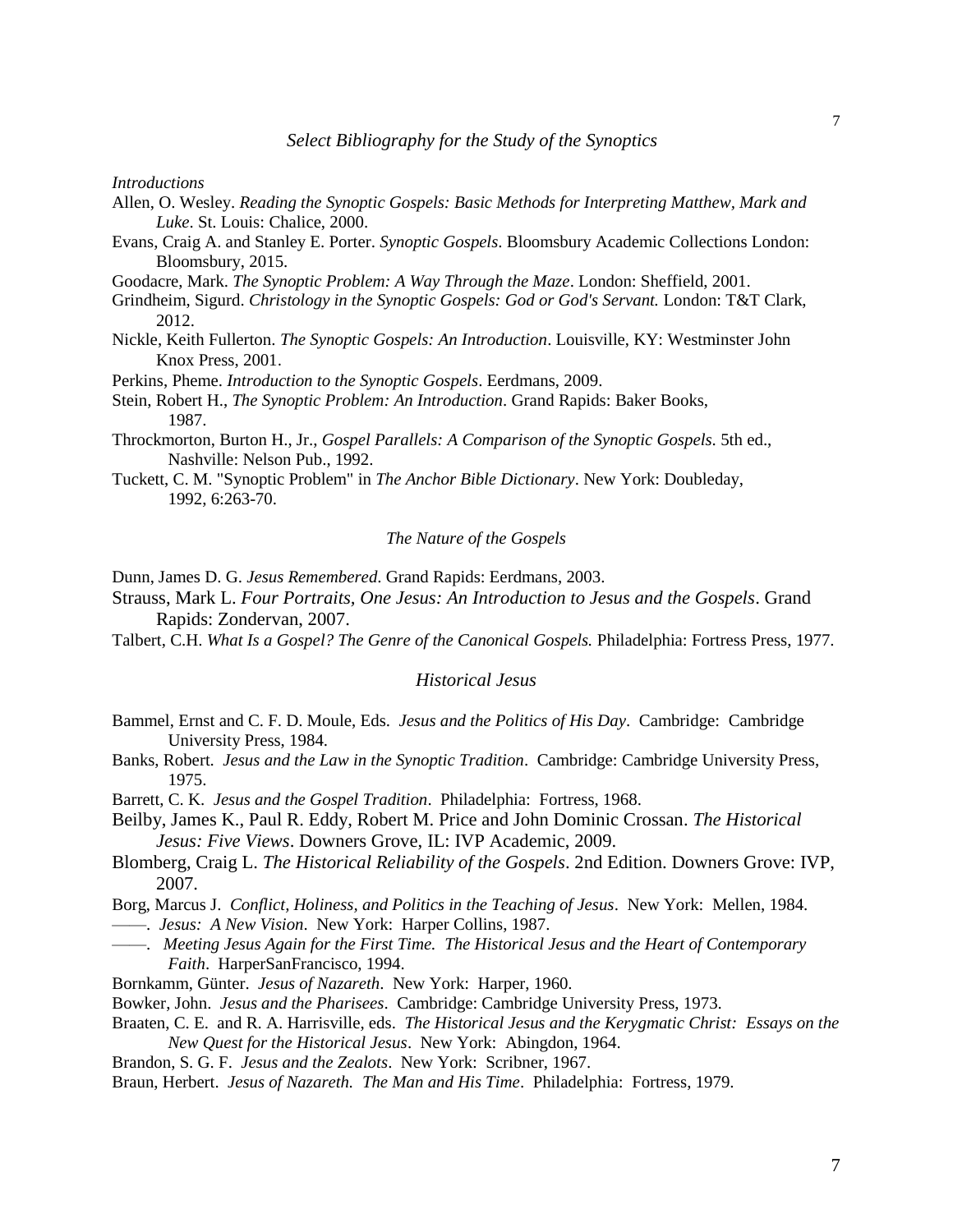Brown, Raymond E. *The Birth of the Messiah. A Commentary on the Infancy Narratives in Matthew and Luke*. Rev. ed. Mahwah, NJ: Paulist, 1994.

- ——. *The Death of the Messiah. From Gethsemane to the Grave: A Commentary on the Passion Narratives in the Four Gospels*. 2 vols. Mahwah, NJ: Paulist, 1994.
- Buchanan, George W. *Jesus: The King and His Kingdom*. Macon, GA: Mercer, 1984.
- Bultmann, Rudolf. *Jesus and the Word*. New York: Scribner, 1958 (1934).
- Charlesworth, James H. (ed.). *Jesus' Jewishness. Exploring the Place of Jesus within Early Judaism*. New York: Crossroad, 1991.
	- \_\_\_\_\_. The Historical Jesus: An Essential Guide. Nashville: Abingdon, 2008.
- Cook, Michael J. *Mark's Treatment of the Jewish Leaders*. Leiden: Brill, 1978.
- Cook, Michael L. *The Jesus of Faith*. New York: Paulist, 1981.
- Crossan, John Dominic. *The Historical Jesus. The Life of a Mediterranean Jewish Peasant*. New York: Harper Collins, 1991.
- -----, Luke Timothy Johnson, and Werner H. Kelber. *The Jesus Controversy. Perspectives in Conflict*. Harrisburg, PA: Trinity Press International, 1999.
- Dibelius, Martin. *Jesus*. Philadelphia: Westminster Press, 1979.
- Dodd, C. H. *The Founder of Christianity*. New York: Macmillan, 1970.
- Dunn, James D. G. *Jesus, Paul, and the Law*. Louisville: Westminster/John Knox, 1990.
- Efroymson, David P. "Jesus: Opposition and Opponents." In *Within Context: Essays on Jews and*
- *Judaism in the New Testament*, eds. D. P. Efroymson et al., 85-103. A Michael Glazier Book. Collegeville, MN: Liturgical Press, 1993.
- Evans, Craig A. *Life of Jesus Research: An Annotated Bibliography*. NT Tools and Studies 13. Leiden: Brill, 1989.
- ——. "Life-of-Jesus Research and the Eclipse of Mythology." *Theological Studies* 54 (1993): 3-36. Feine, Paul. *Jesus*. Gütersloh: C. Bertelsmann, 1980.
- Fredriksen, Paula. *Jesus of Nazareth, King of the Jews: A Jewish Life and the Emergence of Christianity*. New York: Knopf, 1999.
- Freyne, Sean. *Galilee, Jesus, and the Gospels*. Philadelphia: Fortress, 1988.
- Galvin, John P. "From the Humanity of Christ to the Jesus of History: A Paradigm Shift in Catholic Christology." *Theological Studies* 55 (1994): 252-273.
- Goergen, Donald J. *The Mission and Ministry of Jesus*. Wilmington, DE: Glazier, 1986.
- Grant, Michael. Jesus. *An Historian's Review of the Gospels*. New York: Scribner, 1977.
- Harvey, A. E. *Jesus and the Constraints of History*. London: Duckworth, 1982.
- Heitmüller, Wilheim. *Jesus*. Tübingen: J.C.B. Mohr, 1913.
- Hengel, Martin. *Victory over Violence: Jesus and the Revolutionists*. Philadelphia: Fortress, 1973. ——. *Was Jesus a Revolutionist?* Philadelphia: Fortress, 1971.
- Holmen, Tom and Stanley E. Porter. *[Handbook for the Study of the Historical Jesus](http://www.amazon.com/Handbook-Study-Historical-Jesus-Holmen/dp/9004163727/ref=sr_1_1?s=books&ie=UTF8&qid=1305606095&sr=1-1)*. Leiden: Brill, 2011.
- Horsley, Richard A. *Jesus and the Spiral of Violence. Popular Jewish Resistance in Roman Palestine*. New York: Harper, 1987; Philadelphia: Fortress, 1993.
- Jeremias, Joachim. *New Testament Theology: The Proclamation of Jesus*. New York: Scribner, 1971.
- Johnson, Luke Timothy. *The Real Jesus. The Misguided Quest for the Historical Jesus and the Truth of the Traditional Gospels*. HarperSanFrancisco, 1996.
- Kähler, Martin. *The So-called Historical Jesus and the Historic Biblical Christ*. Philadelphia: Fortress Press, 1988.
- Kasper, Walter. *Jesus the Christ*. New York: Paulist, 1976.
- Keener, Craig S. *The Historical Jesus of the Gospels*. Grand Rapids: Eerdmans, 2009.
- Klausner, Joseph. *Jesus of Nazareth*. Boston: Beacon, 1964 (1925)
- Küng, Hans. *On Being a Christian*. New York: Doubleday, 1976.
- Lane, Dermot. *The Reality of Jesus*. New York: Paulist, 1975.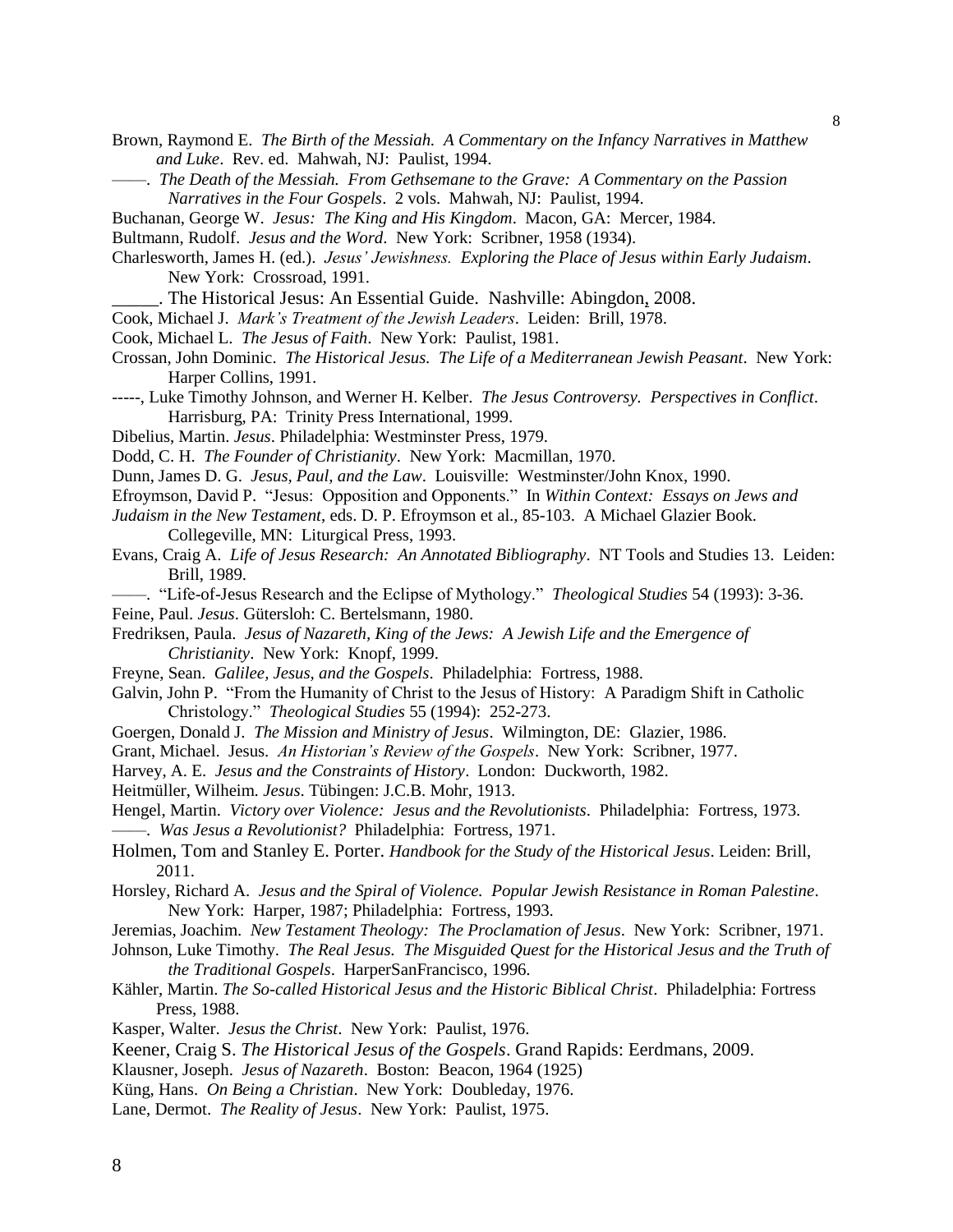Lapide, Pinchas and Ulrich Luz. *Jesus in Two Perspectives*. Minneapolis, MN: Augsburg, 1985. Machovec, Milan. *A Marxist Looks at Jesus*. Philadelphia: Fortress, 1976.

Mack, Burton. *A Myth of Innocence. Mark and Christian Origins*. Philadelphia: Fortress, 1988.

Mackey, James P. *Jesus: The Man and the Myth*. New York: Paulist, 1979.

Manson, T. W. *The Servant Messiah*. Cambridge: Cambridge University Press, 1953.

——. *The Teaching of Jesus*. Cambridge: Cambridge University Press, 1963 (1931).

- Meier, John P. *A Marginal Jew. Rethinking the Historical Jesus.* Vol 1, *The Roots of the Problem and the Person*. New York: Doubleday, 1991.
- \_\_\_\_\_. *A Marginal Jew. Rethinking the Historical Jesus*. Vol 2, *Mentor, Message and Miracles*. New York: Doubleday, 1994.
- ——. "Jesus." *The New Jerome Biblical Commentary*. Eds., R. E. Brown, J. A. Fitzmyer, and R. E.

Murphy. Englewood Cliffs, NJ: Prentice Hall (1990): 1316-1328.

Meyer, Ben F. *The Aims of Jesus*. London: SCM, 1979. (esp. 129-74)

Moltmann, Jürgen. *The Way of Jesus Christ*. Philadelphia: Fortress, 1993.

Nolan, Albert. *Jesus Before Christianity*. Maryknoll: Orbis, 1976. [with reservations]

O'Collins, Gerald. *Interpreting Jesus*. New York: Paulist, 1983.

Perrin, Norman. *Rediscovering the Teaching of Jesus*. London: SCM, 1967.

- Porter, Stanley E. *Criteria for Authenticity in Historical-Jesus Research*. The Library of New Testament Studies. London: Bloomsbury T&T Clark, 2004.
- Reumann, John. *Jesus in the Church's Gospels*. Philadelphia: Fortress, 1968.

Riches, John. *Jesus and the Transformation of Judaism*. New York: Seabury, 1982.

Rivkin, Ellis. *What Crucified Jesus?* London: SCM, 1984.

Sanders, E. P. Jesus and Judaism. Philadelphia: Fortress, 1985.

Schillebeeckx, Eduard. *Jesus. An Experiment in Christology*. New York: Crossroad, 1979.

Schweitzer, Albert. *The Quest of the Historical Jesus. A Critical Study of Its Progress from Reimarus to Wrede*. New York: Macmillan, 1961 (Ger. orig. 1906)

Segundo, Juan Luis. *The Historical Jesus of the Synoptics*. Maryknoll: Orbis, 1985.

Sloyan, Gerard. *Jesus in Focus*. Mystic, CT: Twenty-Third Publ., 1984.

Smith, Morton. *Jesus the Magician*. New York: Harper, 1978.

Sobrino, Jon, S.J. *Christology at the Crossroads. A Latin American Approach*. Maryknoll: Orbis, 1978.

Stanton, Graham N. *The Gospels and Jesus*. New York: Oxford, 1989.

Stauffer, Ethelbert. *Jesus and His Story*. New York: Knopf, 1960.

Tambasco, Anthony J. *In the Days of Jesus. The Jewish Background and Unique Teaching of* 

*Jesus*. New York: Paulist, 1983.

Theissen, Gerd. *The Shadow of the Galilean*. Philadelphia: Fortress, 1987.

Vawter, Bruce. *This Man Jesus. An Essay Toward a NT Christology*. New York: Doubleday, 1973.

Vermes, Geza. *Jesus the Jew*. London: Collins, 1973.

——. *The Religion of Jesus the Jew*. Philadelphia: Fortess, 1993.

Winter, Paul. *On the Trial of Jesus*. Berlin: de Gruyter, 1961 (2d rev. ed., 1974)

Witherington, Ben. *The Jesus Quest. The Third Search for the Jew of Nazareth*. 2d ed. Downers Grove: InterVarsity, 1997.

Wright, N. T. *Jesus and the Victory of God.* Minneapolis: Fortress, 1996.

Wright, N. T. *The Resurrection of the Son of God*. Minneapolis: Fortress, 2003.

Wright, N. T. *Who Was Jesus?* Grand Rapids: Eerdmans, 1992.

Zeitlin, Solomon. *Who Crucified Jesus?* New York: Bloch, 1964 (1942).

#### *The Oral Tradition*

Bauckham, Richard. *Jesus and the Eyewitnesses: The Gospels as Eyewitness Testimony*. Grand Rapids: Eerdmans, 2006.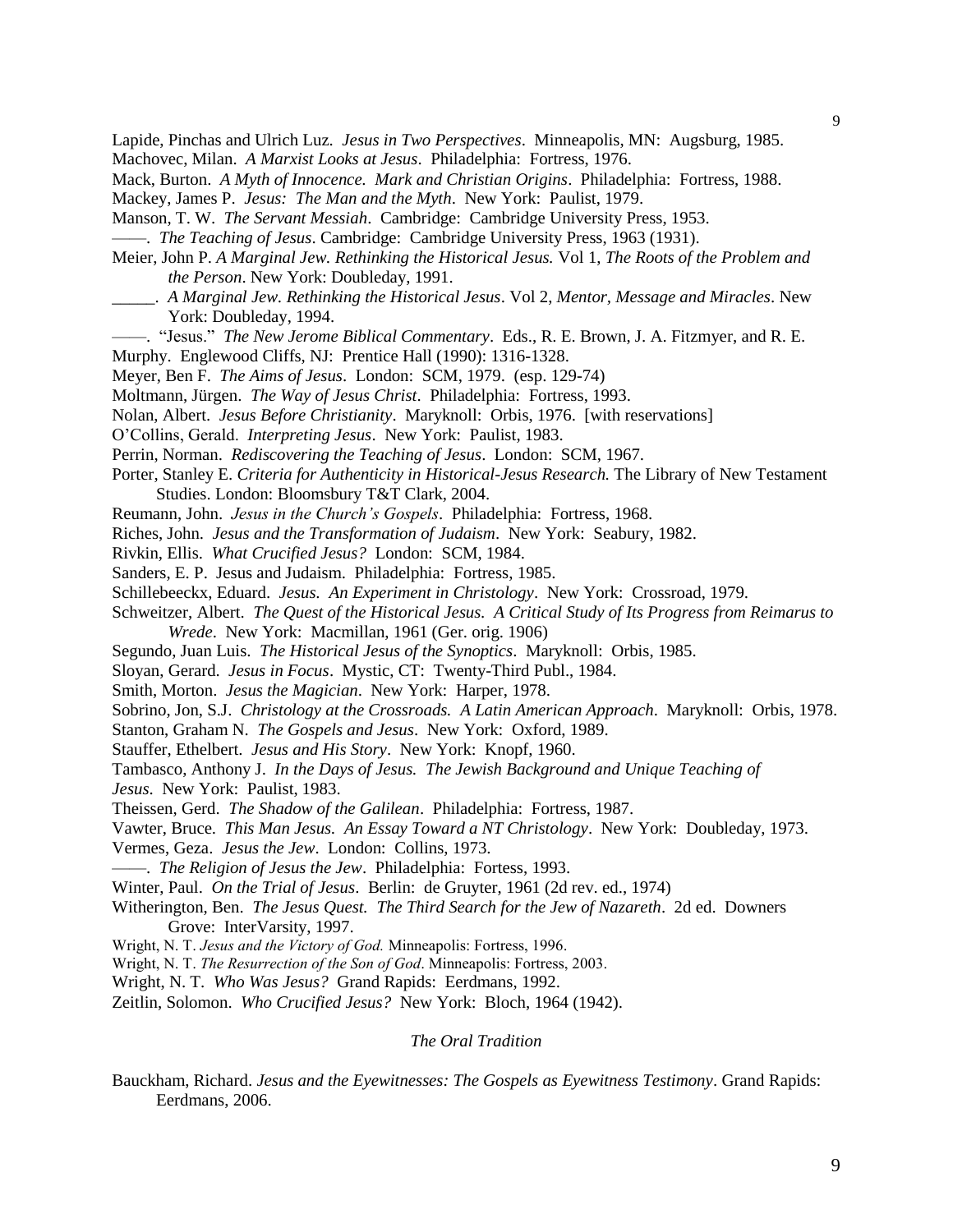Byrskog, Samuel. *Story as History—History as Story: The Gospel Tradition in the Context of Ancient Oral History*. Boston: Brill, 2002.

Dahl, N.A. *Jesus in the Memory of the Early Church*. Minneapolis: Augsburg, 1976. Dunn, James D.G. *The Oral Gospel Tradition*. Grand Rapids, MI: Eerdmans, 2013.

#### *The Synoptic Issue*

*General*

- Aland, Kurt, ed., *Synopsis Quattuor Evangeliorum: Locis parallelis evangeliorum apocryphorm et patrum adhibitis edidit*. 3d ed. Stuttgart: Württembergische Bibelanstalt Stuttgart, 1964, 1965.
- Bauckham, R., ed. *The Gospel for All Christians: Rethinking the Gospel Audiences*. Grand Rapids: Eerdmans, 1998.
- Bellinzoni, Arthur J., Jr., ed., *The Two-Source Hypothesis: A Critical Appraisal*. Macon, Ga.: Mercer University Press, 1985.
- Longstaff, Thomas Richmond Willis & Thomas, Page A. *The Synoptic Problem: A Bibliography, 1716-1988*. Macon, Ga.: Mercer University Press, 1988.
- Sanders, E. P. & Davies, Margaret, *Studying the Synoptic Gospels*. London: SCM Press, 1989.
- Streeter, B.H. *The Four Gospels: A Study of Origins*. London: Macmillan, 1924.

#### *The Two-Source Hypothesis*

- Catchpole, D. *The Quest for Q*. Edinburgh: T&T Clark, 1993.
- Hawkins, Sir John C., *Horae Synopticae: Contributions to the Study of the Synoptic Problem*. Oxford: Clarendon Press, 1898, 1909.
- Kloppenborg, John S., *Q Parallels: Synopsis, Critical Notes, & Concordance*. Sonoma, Calif.: Polebridge, 1988.
- Kloppenborg, John S., *The Formation of Q: Trajectories in Ancient Wisdom Collections*. Philadelphia: Fortress Press, 1987.
- Kloppenborg Verbin, John S., *Excavating Q: The History and Setting of the Sayings Gospel*. Minneapolis: Fortress Press, 2000.
- Tuckett, Christopher M., "The Existence of Q," *Q & the History of Early Christianity: Studies on Q*. Edinburgh: T&T Clark, Ltd. 1996
- *The Two Gospel (Griesbach) Hypothesis*
- Farmer, William R., *The Synoptic Problem*. Dilsboro, N.C.: Western North Carolina Press, 1964, 1976.
- Longstaff, Thomas R.W. *The Two Gospel Hypothesis*.
- McNicol, Allan J., et al. eds., *Beyond the Q Impasse -- Luke's Use of Matthew: A Demonstration by the Research Team of the International Institute for Gospel Studies*. Valley Forge, Pa.: Trinity Press Int'l, 1996.
- Orchard, Bernard J. & Riley, Harold, *The Order of the Synoptics: Why Three Synoptic Gospels?* Macon, Ga.: Mercer University Press, 1987.

*The Farrer Hypothesis*

- Farrer, Austin M., "On Dispensing with Q," *Studies in the Gospels: Essays in the Memory of R. H. Lightfoot*. Oxford: Basil Blackwell, 1955, 55-88.
- Goulder, Michael D., *Luke: A New Paradigm*, JSNTSS 20, Sheffield: Sheffield, 1989. Goodacre, Mark, *The Case Against Q.* Harrisburg, Pa.: Trinity, 2002.

*The Traditional Augustinian Hypothesis*

Butler, B. C., *The Originality of St. Matthew*. Cambridge: University Press, 1951.